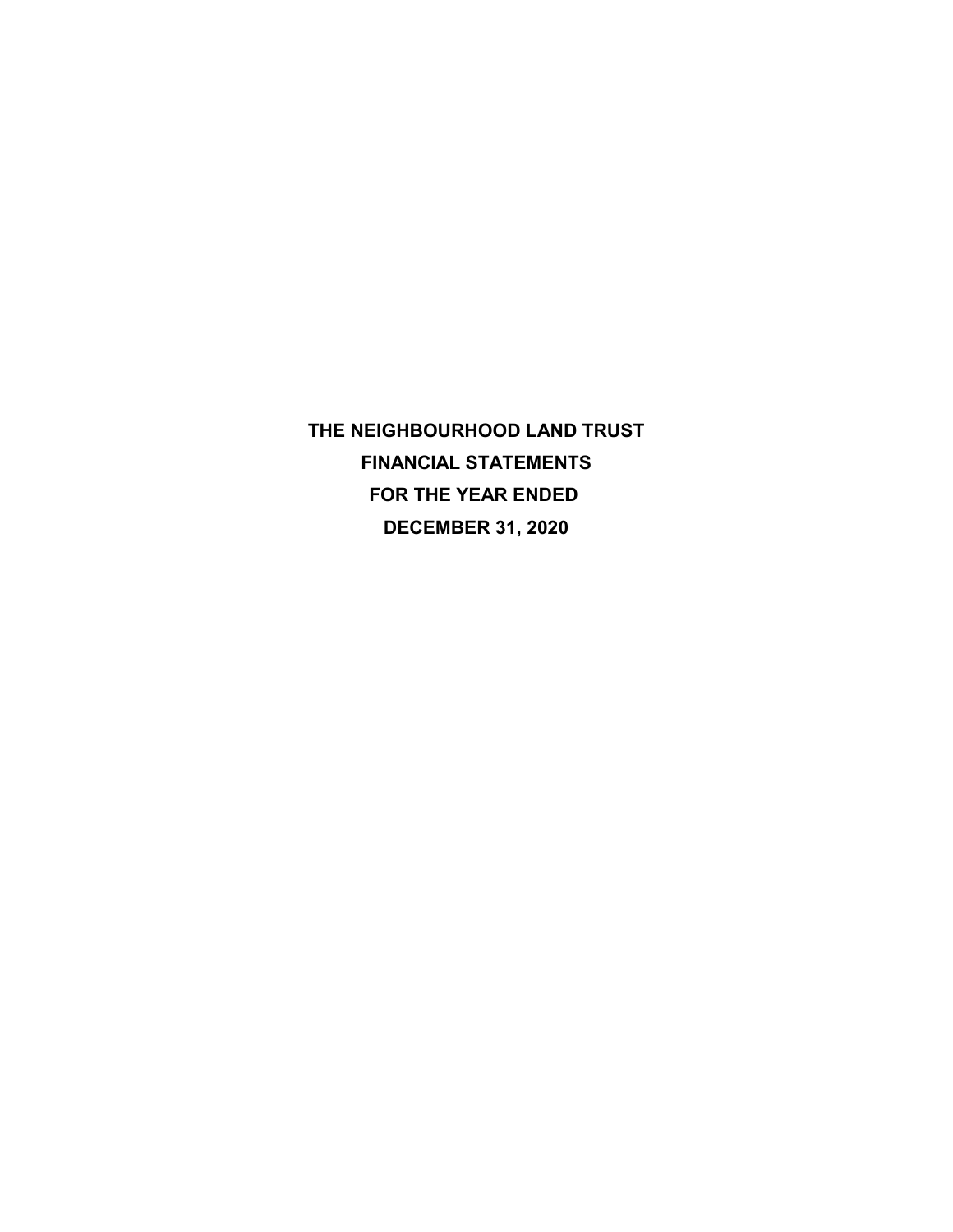## **THE NEIGHBOURHOOD LAND TRUST Financial Statements December 31, 2020**

| Index                                  | <b>Page</b> |
|----------------------------------------|-------------|
| Independent Auditor's Report           | $1 - 2$     |
| <b>Statement of Financial Position</b> | 3           |
| Statement of Changes in Net Assets     | 4           |
| <b>Statement of Operations</b>         | 5           |
| <b>Statement of Cash Flows</b>         | 6           |
| Notes to the Financial Statements      | 7 - 12      |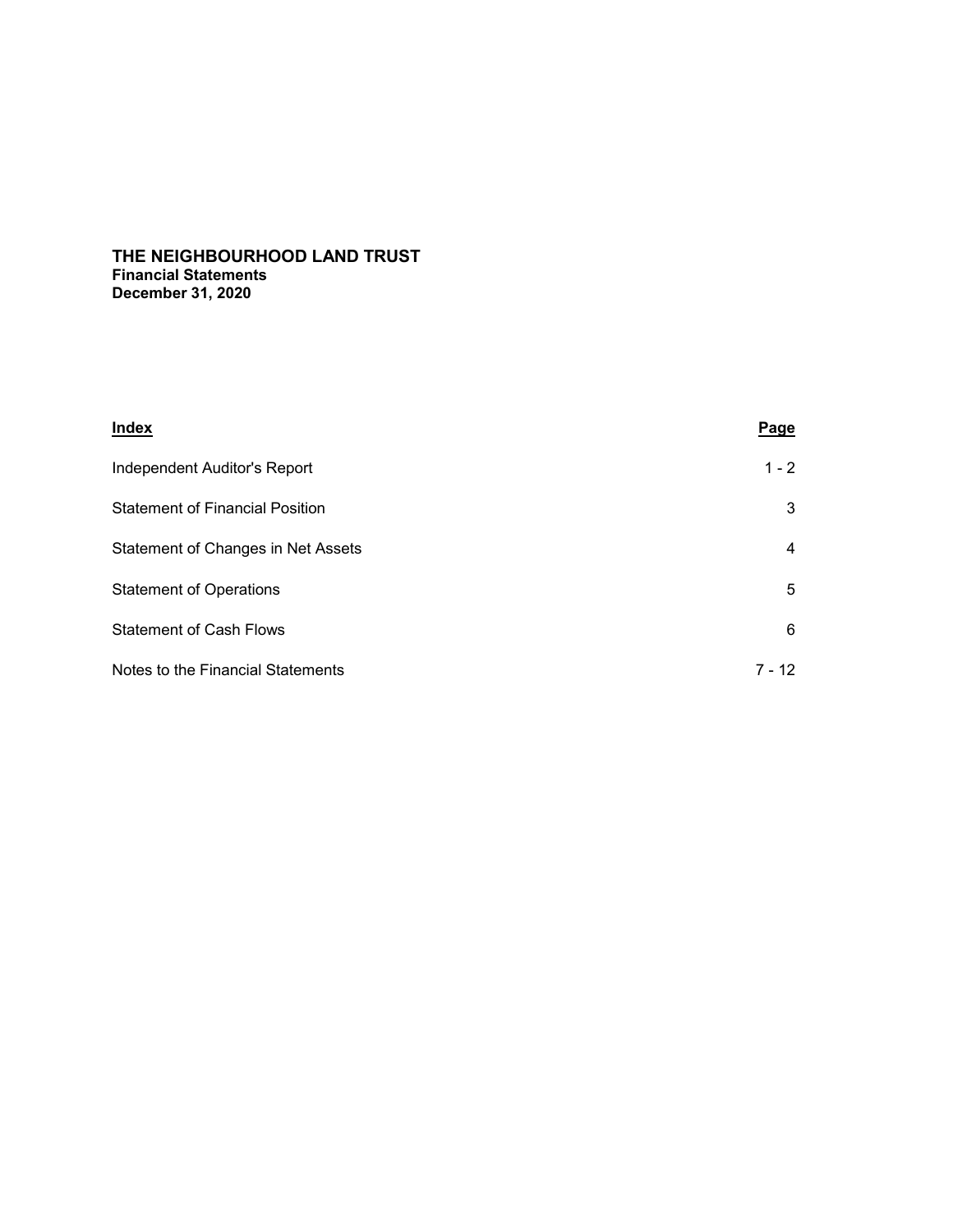## **RAFFAN SHERDEL & ASSOCIATES PROFESSIONAL CORPORATION CHARTERED PROFESSIONAL ACCOUNTANTS**

## **INDEPENDENT AUDITOR'S REPORT**

To the Board of Directors of The Neighbourhood Land Trust

#### *Opinion*

We have audited the financial statements of The Neighbourhood Land Trust, which comprise the statement of financial position as at December 31, 2020, and the statements of changes in net assets, operations and cash flows for the year then ended, and notes to the financial statements, including a summary of significant accounting policies.

In our opinion, the accompanying financial statements present fairly, in all material respects, the financial position of the organization as at December 31, 2020, and its results of operations and its cash flows for the year then ended in accordance with Canadian accounting standards for not-for-profit organizations.

#### *Basis for Opinion*

We conducted our audit in accordance with Canadian generally accepted auditing standards. Our responsibilities under those standards are further described in the Auditor's Responsibilities for the Audit of the Financial Statements section of our report. We are independent of the organization in accordance with the ethical requirements that are relevant to our audit of the financial statements in Canada, and we have fulfilled our other ethical responsibilities in accordance with these requirements. We believe that the audit evidence we have obtained is sufficient and appropriate to provide a basis for our opinion.

#### *Other Matter*

The financial statements of the organization for the year ended December 31, 2019 were audited by another auditor who expressed a qualified opinion on those financial statements on June 8, 2020.

### *Responsibilities of Management and Those Charged with Governance for the Financial Statements*

Management is responsible for the preparation and fair presentation of the financial statements in accordance with Canadian accounting standards for not-for-profit organizations, and for such internal control as management determines is necessary to enable the preparation of financial statements that are free from material misstatement, whether due to fraud or error.

In preparing the financial statements, management is responsible for assessing the organization's ability to continue as a going concern, disclosing, as applicable, matters related to going concern and using the going concern basis of accounting unless management either intends to liquidate the organization or to cease operations, or has no realistic alternative but to do so.

Those charged with governance are responsible for overseeing the organization's financial reporting process.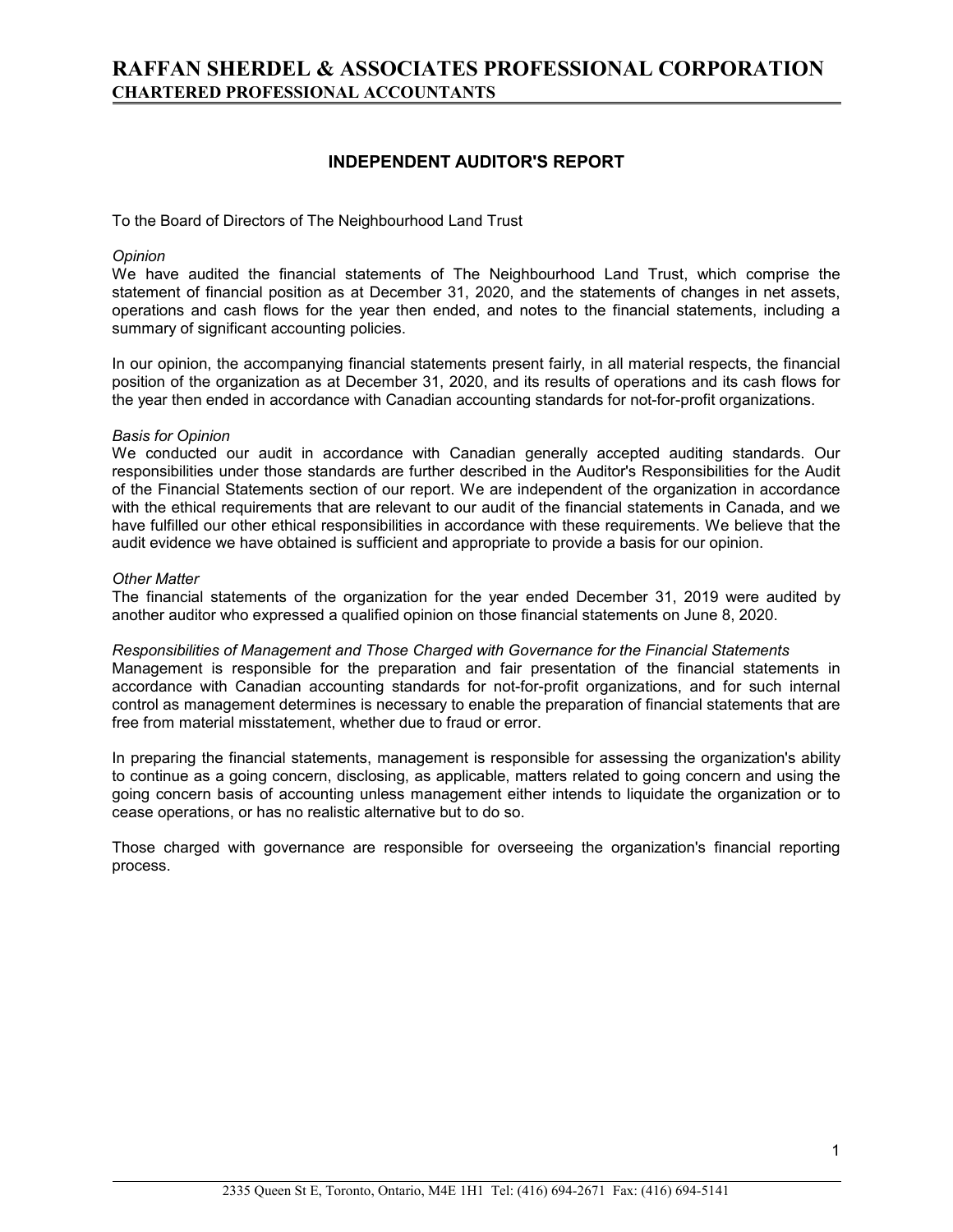## **RAFFAN SHERDEL & ASSOCIATES PROFESSIONAL CORPORATION Chartered Professional Accountants**

## **INDEPENDENT AUDITOR'S REPORT, continued**

#### *Auditor's Responsibilities for the Audit of the Financial Statements*

Our objectives are to obtain reasonable assurance about whether the financial statements as a whole are free from material misstatement, whether due to fraud or error, and to issue an auditor's report that includes our opinion. Reasonable assurance is a high level of assurance, but is not a guarantee that an audit conducted in accordance with Canadian generally accepted auditing standards will always detect a material misstatement when it exists. Misstatements can arise from fraud or error and are considered material if, individually or in the aggregate, they could reasonably be expected to influence the economic decisions of users taken on the basis of these financial statements. As part of an audit in accordance with Canadian generally accepted auditing standards, we exercise professional judgment and maintain professional skepticism throughout the audit. We also:

- Identify and assess the risks of material misstatement of the financial statements, whether due to fraud or error, design and perform audit procedures responsive to those risks, and obtain audit evidence that is sufficient and appropriate to provide a basis for our opinion. The risk of not detecting a material misstatement resulting from fraud is higher than for one resulting from error, as fraud may involve collusion, forgery, intentional omissions, misrepresentations, or the override of internal control.
- Obtain an understanding of internal control relevant to the audit in order to design audit procedures that are appropriate in the circumstances, but not for the purpose of expressing an opinion on the effectiveness of the organization's internal control.
- Evaluate the appropriateness of accounting policies used and the reasonableness of accounting estimates and related disclosures made by management.
- Conclude on the appropriateness of management's use of the going concern basis of accounting and, based on the audit evidence obtained, whether a material uncertainty exists related to events or conditions that may cast significant doubt on the organization's ability to continue as a going concern. If we conclude that a material uncertainty exists, we are required to draw attention in our auditor's report to the related disclosures in the financial statements or, if such disclosures are inadequate, to modify our opinion. Our conclusions are based on the audit evidence obtained up to the date of our auditor's report. However, future events or conditions may cause the organization to cease to continue as a going concern.
- Evaluate the overall presentation, structure and content of the financial statements, including the disclosures, and whether the financial statements represent the underlying transactions and events in a manner that achieves fair presentation.

We communicate with those charged with governance regarding, among other matters, the planned scope and timing of the audit and significant audit findings, including any significant deficiencies in internal control that we identify during our audit.

## Raffan Sherdel & Associates Professional Corporation

Chartered Professional Accountants Licensed Public Accountant Toronto, Canada April 28, 2021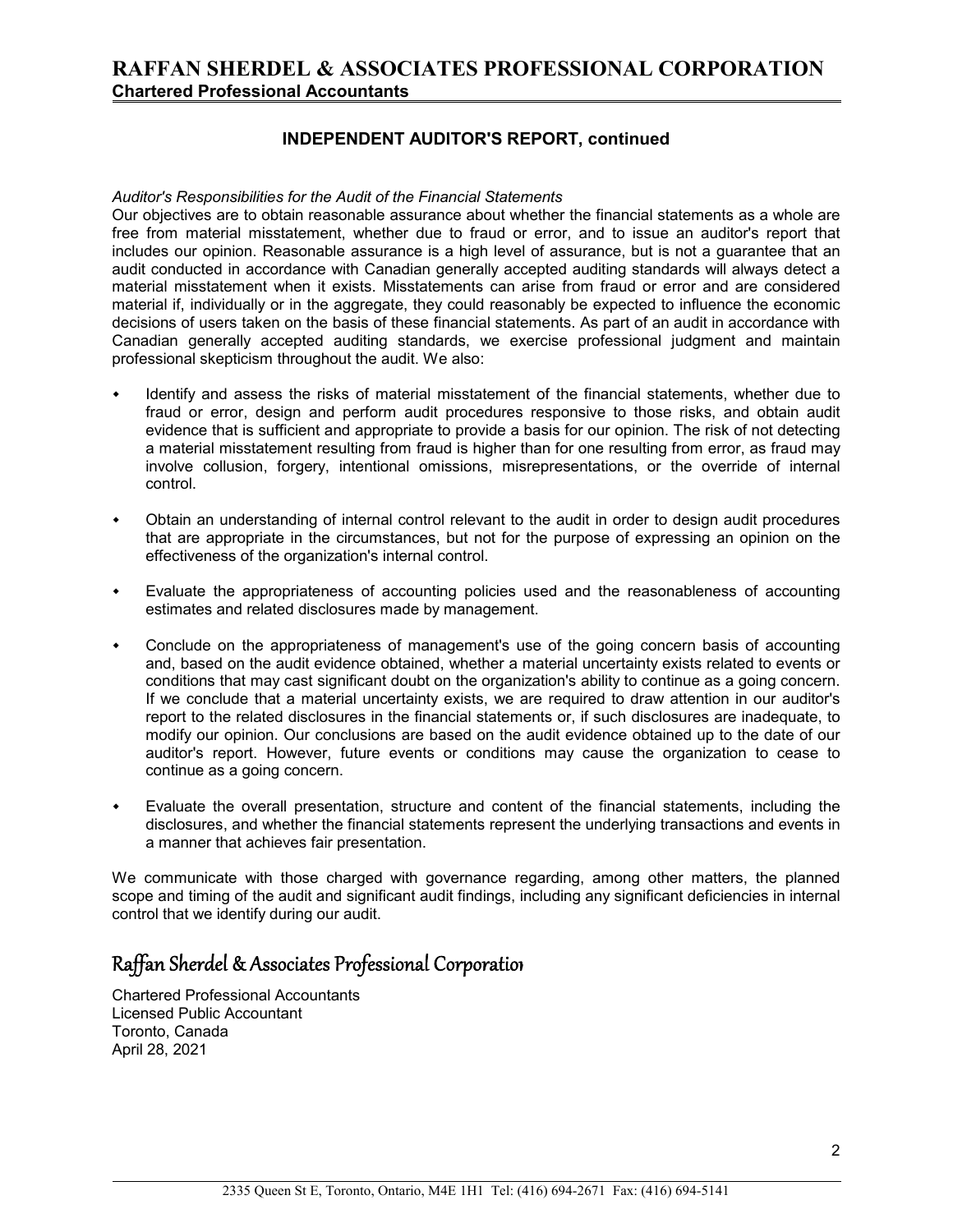**Statement of Financial Position**

**December 31, 2020**

|                                              | 2020          | 2019          |
|----------------------------------------------|---------------|---------------|
| <b>Assets</b>                                |               |               |
| <b>Current</b>                               |               |               |
| Cash                                         | \$<br>188,379 | \$<br>273,683 |
| Accounts receivable (note 2)                 | 91,056        | 184,568       |
| <b>HST</b> rebate receivable                 | 62,359        | 44,158        |
| Prepaids and deposits                        | 42,717        | 798           |
| <b>Total Current</b>                         | 384,511       | 503,207       |
| Property and equipment (note 3)              | 3,053,961     | 2,980,752     |
| <b>Total Assets</b>                          | \$3,438,472   | \$3,483,959   |
| <b>Liabilities</b>                           |               |               |
| <b>Current</b>                               |               |               |
| Accounts payable and accrued liabilities     | \$<br>48,947  | \$<br>147,441 |
| Government remittances payable               | 7,490         | 2,637         |
| Deferred contributions                       | 60,600        | 38,872        |
| Current portion of mortgage payable (note 5) | 20,166        | 937,822       |
| <b>Total Current</b>                         | 137,203       | 1,126,772     |
| Loan payable (note 4)                        | 2,080,412     | 2,101,426     |
| Mortgage payable (note 5)                    | 900,575       |               |
| <b>Total Liabilities</b>                     | 3,118,190     | 3,228,198     |
| <b>Fund Balances</b>                         |               |               |
| <b>Invested in Property and Equipment</b>    | 52,808        | (58, 496)     |
| <b>Preserve and Protect Fund</b>             | 100,000       |               |
| <b>Unrestricted</b>                          | 167,474       | 314,257       |
| <b>Total Fund Balances</b>                   | 320,282       | 255,761       |
| <b>Total Liabilities and Fund Balances</b>   | \$3,438,472   | \$3,483,959   |

Approved on behalf of the Board:

Ayal Dinner

Member Member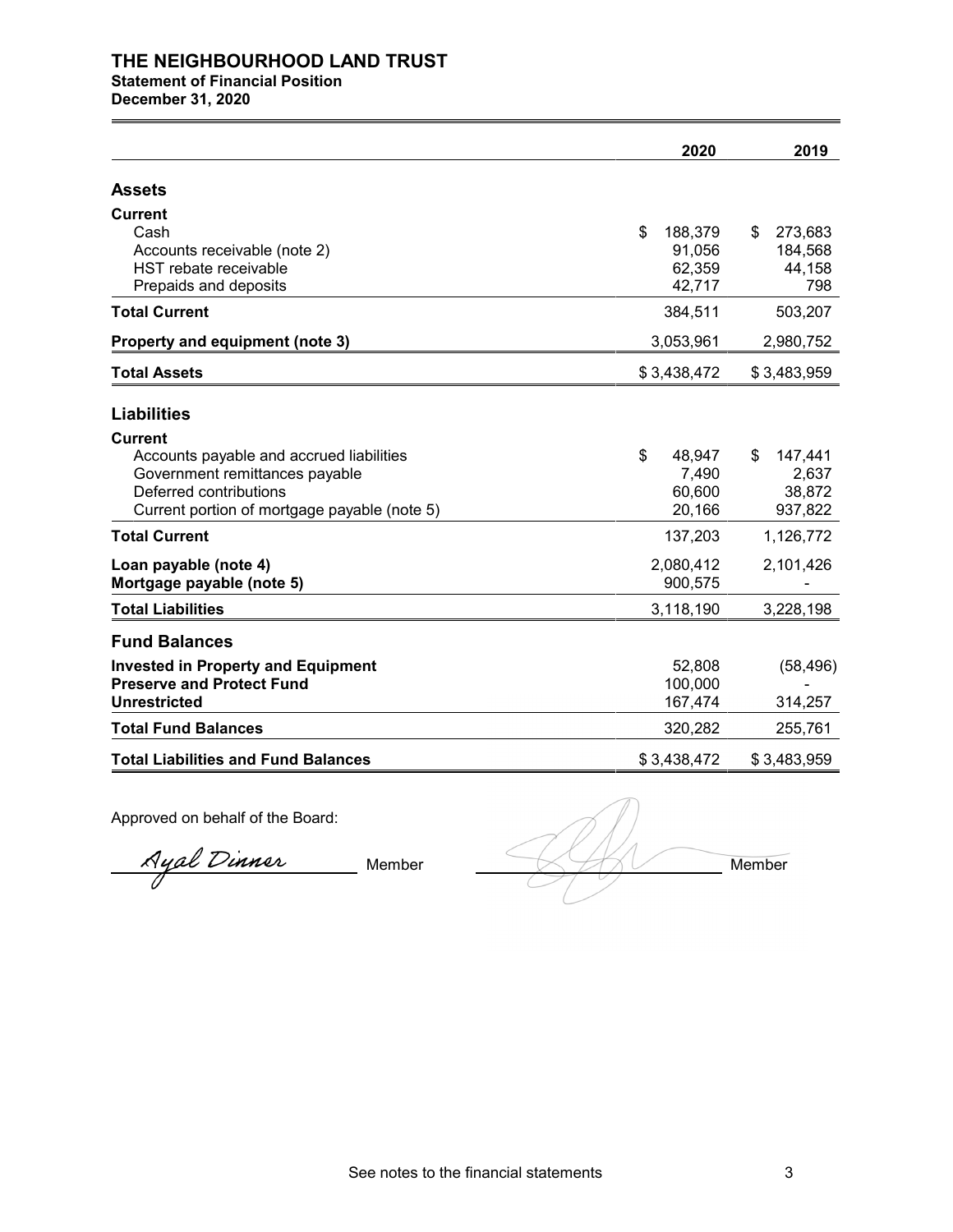#### **Statement of Changes in Net Assets Year ended December 31, 2020**

|                                                                                                                                    | Invested in<br><b>Property and</b><br><b>Equipment</b> Protect Fund |    | <b>Preserve and</b> |     | <b>Unrestricted</b>              |     | <b>Total</b><br>2020 |     | Total<br>2019 |
|------------------------------------------------------------------------------------------------------------------------------------|---------------------------------------------------------------------|----|---------------------|-----|----------------------------------|-----|----------------------|-----|---------------|
| Balance, beginning of year                                                                                                         | \$<br>(58, 496)                                                     | S. | $\sim$              |     | \$314.257                        | \$  | 255.761              | S   | 88,367        |
| Excess (deficiency) of revenues over expenditures<br>Investment in property and equipment (note 7)<br>Inter-fund transfer (note 7) | (14, 191)<br>125,495<br>$\overline{\phantom{0}}$                    |    | ۰.<br>-<br>100,000  |     | 78.712<br>(125,495)<br>(100,000) |     | 64.521               |     | 167,394       |
| Balance, end of year                                                                                                               | 52,808                                                              |    | 100,000             | \$. | 167,474                          | \$. | 320,282              | \$. | 255,761       |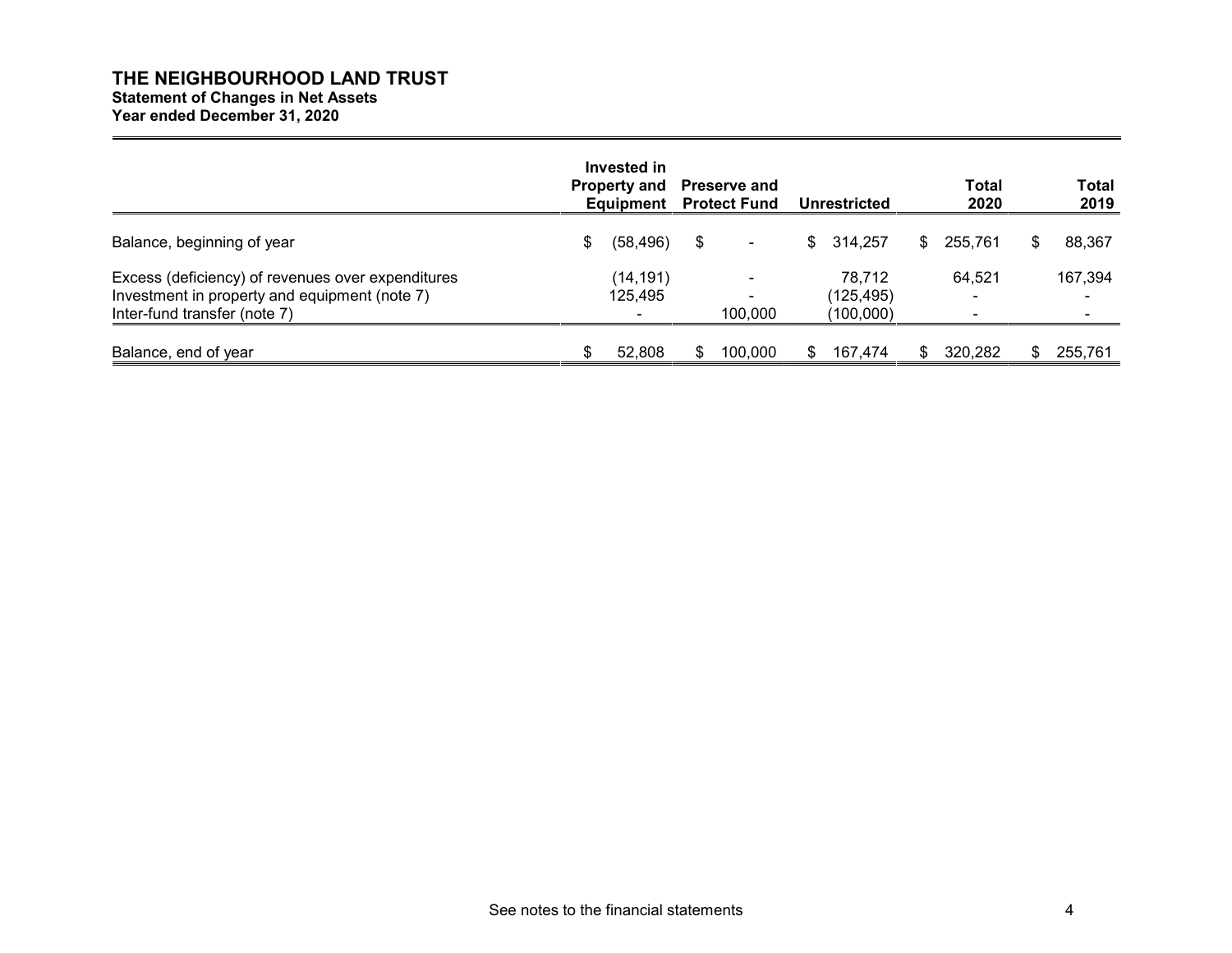#### **Statement of Operations**

**Year ended December 31, 2020**

|                                                   | 2020          | 2019          |
|---------------------------------------------------|---------------|---------------|
| <b>Revenues</b>                                   |               |               |
| Foundation grants                                 | \$<br>128,336 | \$<br>186,301 |
| Government grants                                 | 116,210       | 97,012        |
| Canada emergency wage subsidy                     | 80,651        |               |
| Rental                                            | 58,000        | 38,667        |
| Donations                                         | 34,374        | 106,377       |
| Loan forgiveness (note 4)                         | 21,014        |               |
| Other                                             | 16,612        | 11,000        |
| <b>Total revenues</b>                             | 455,197       | 439,357       |
|                                                   |               |               |
| <b>Expenditures</b>                               |               |               |
| Wages and benefits                                | 216,287       | 134,757       |
| <b>Professional fees</b>                          | 51,642        | 58,376        |
| Amortization                                      | 35,205        | 16,781        |
| Mortgage interest                                 | 31,015        | 26,464        |
| Office and general                                | 9,921         | 8,337         |
| Governance                                        | 9,900         | 6,455         |
| Professional development                          | 9,282         |               |
| Honorariums                                       | 7,922         | 4,240         |
| Project planning and research                     | 5,165         | 5,518         |
| Communications                                    | 4,712         | 333           |
| Insurance                                         | 4,319         | 3,052         |
| Rent                                              | 3,800         | 6,250         |
| Fundraising                                       | 888           | 731           |
| Travel                                            | 618           | 669           |
| <b>Total expenditures</b>                         | 390,676       | 271,963       |
| Excess of revenues over expenditures for the year | \$<br>64,521  | \$<br>167,394 |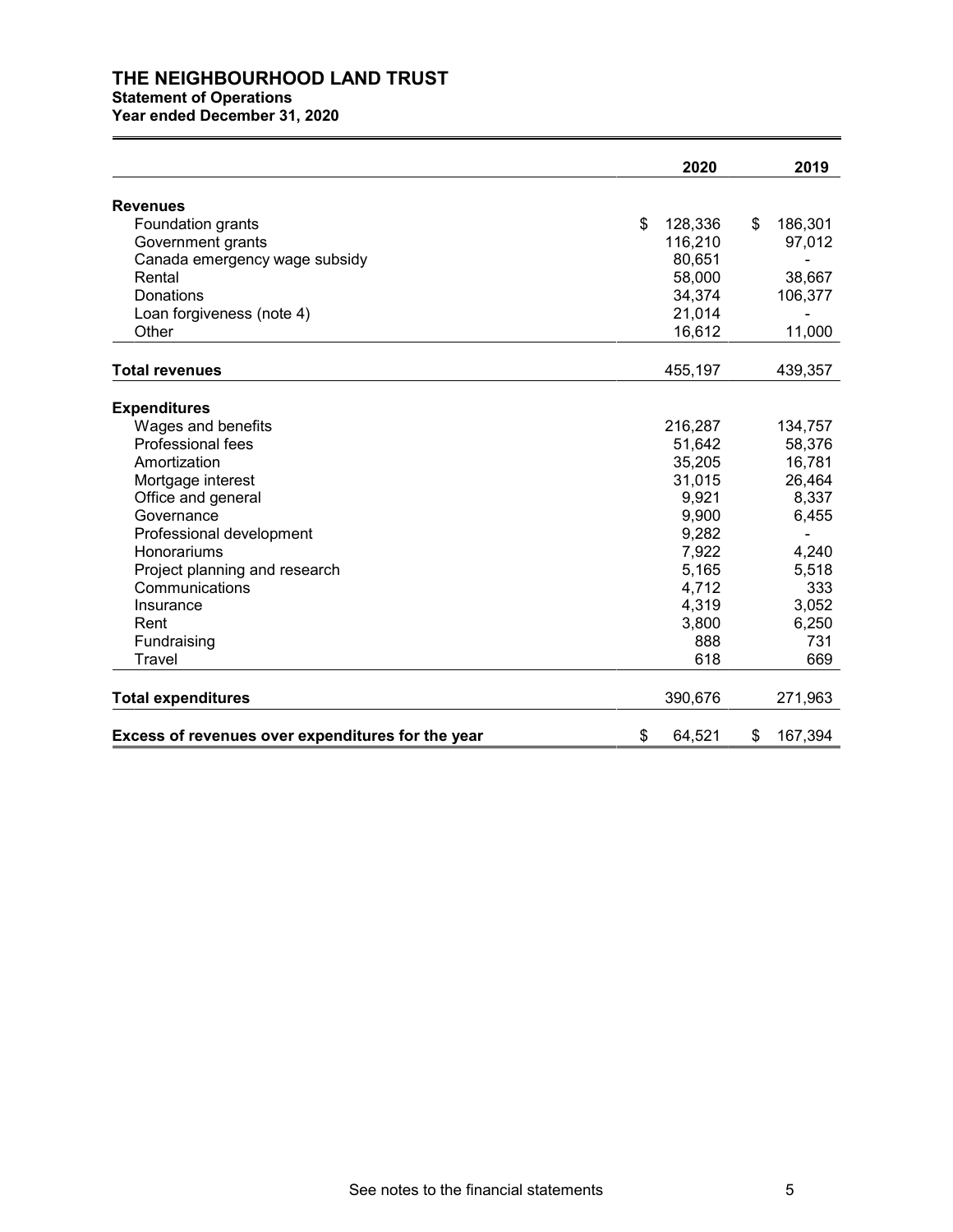**Statement of Cash Flows**

**Year ended December 31, 2020**

|                                                        | 2020          | 2019          |
|--------------------------------------------------------|---------------|---------------|
| <b>CASH FLOWS FROM OPERATING ACTIVITIES</b>            |               |               |
| Excess of revenues over expenditures for the year      | \$<br>64,521  | \$<br>167,394 |
| Adjustment for non-cash item<br>Amortization           | 35,205        | 16,781        |
|                                                        | 99,726        | 184,175       |
| Net change in non-cash working capital items           |               |               |
| Accounts receivable                                    | 93,512        | (164, 165)    |
| HST rebate receivable                                  | (18, 201)     | (42, 956)     |
| Prepaids and deposits                                  | (41, 919)     | (295)         |
| Accounts payable and accrued liabilities               | (98, 494)     | 145,132       |
| Government remittances payable                         | 4,853         | 2,637         |
| Deferred contributions                                 | 21,728        | (47, 384)     |
|                                                        | (38, 521)     | (107, 031)    |
| <b>Cash Provided by Operating Activities</b>           | 61,205        | 77,144        |
| <b>CASH FLOWS FROM INVESTING ACTIVITIES</b>            |               |               |
| Purchase of property and equipment                     | (108, 414)    | (2,912,821)   |
| <b>Cash Used in Investing Activities</b>               | (108, 414)    | (2,912,821)   |
| <b>CASH FLOWS FROM FINANCING ACTIVITIES</b>            |               |               |
| Loan payable                                           | (21, 014)     | 2,101,426     |
| Mortgage payable                                       | (17,081)      | 937,822       |
| <b>Cash (Used in) Provided by Financing Activities</b> | (38,095)      | 3,039,248     |
| Net (decrease) increase in cash                        | (85, 304)     | 203,571       |
| Cash, beginning of year                                | 273,683       | 70,112        |
| Cash, end of year                                      | \$<br>188,379 | \$<br>273,683 |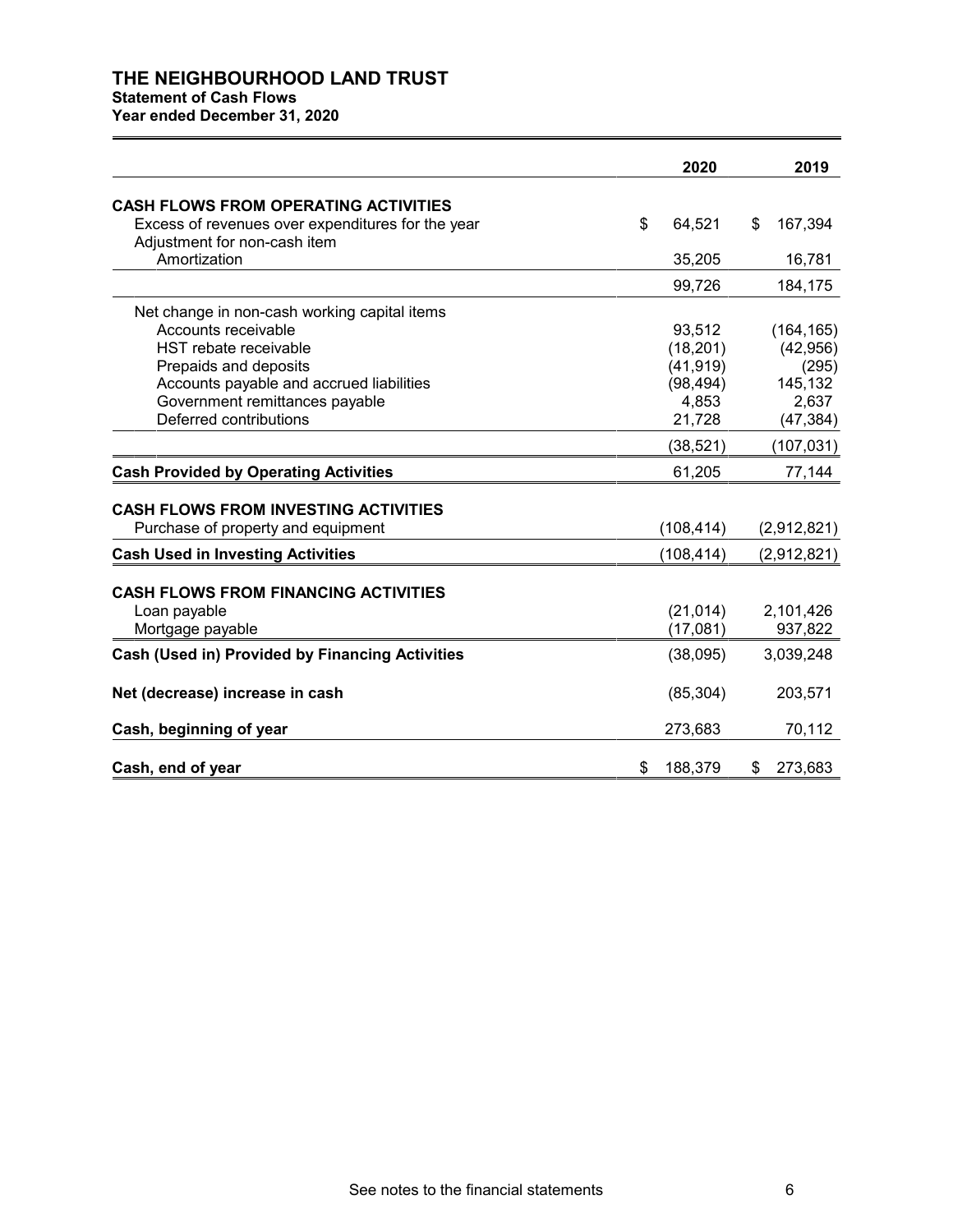#### **NATURE OF OPERATIONS**

The Neighbourhood Land Trust is a not-for-profit organization incorporated without share capital in the Province of Ontario and is exempt from income tax as a registered charity under the Income Tax Act (Canada).

The organization seeks to build a just, healthy, and inclusive neighbourhood in Toronto through the acquisition and management of land using the unique community ownership model of a community Land Trust, which promotes long-term community benefits, affordability, and enables democratic local planning.

#### **1. SIGNIFICANT ACCOUNTING POLICIES**

The organization follows accounting principles generally accepted in Canada in preparing its financial statements. The significant accounting policies used are as follows:

### (a) **Fund accounting**

The accounts of the organization are maintained in accordance with the principles of fund accounting by which resources for various purposes are classified for accounting and reporting purposes into funds relating to the specific activities and operations. These funds are as follows:

#### (i) **Unrestricted fund**

This fund accounts for the organization's operations and administrative activities and reports unrestricted contributions and expenditures.

#### (ii) **Invested in property and equipment**

This fund accounts for the organization's property and equipment activities and reports restricted contributions and expenditures.

#### (iii) **Preserve and Protect**

This fund is internally restricted and accounts for development activities related to affordable housing projects.

#### (b) **Revenue recognition**

The organization follows the deferral method of accounting for contributions. Restricted contributions are deferred and recognized as revenue in the year in which the related expenditures are incurred. Unrestricted contributions are recognized as revenue when received or receivable when the amount to be received can be reasonably estimated and collection is reasonably assured.

Restricted contributions for the purchase of property and equipment that will be amortized are recorded as deferred capital contributions and recognized as revenue on the same basis as the amortization expense related to the acquired property and equipment. Restricted contributions for the purchase of property and equipment that will not be amortized are recognized as a direct increase in net assets to the invested in property and equipment balance.

Rental, investment and other income are recognized on the accrual basis as earned.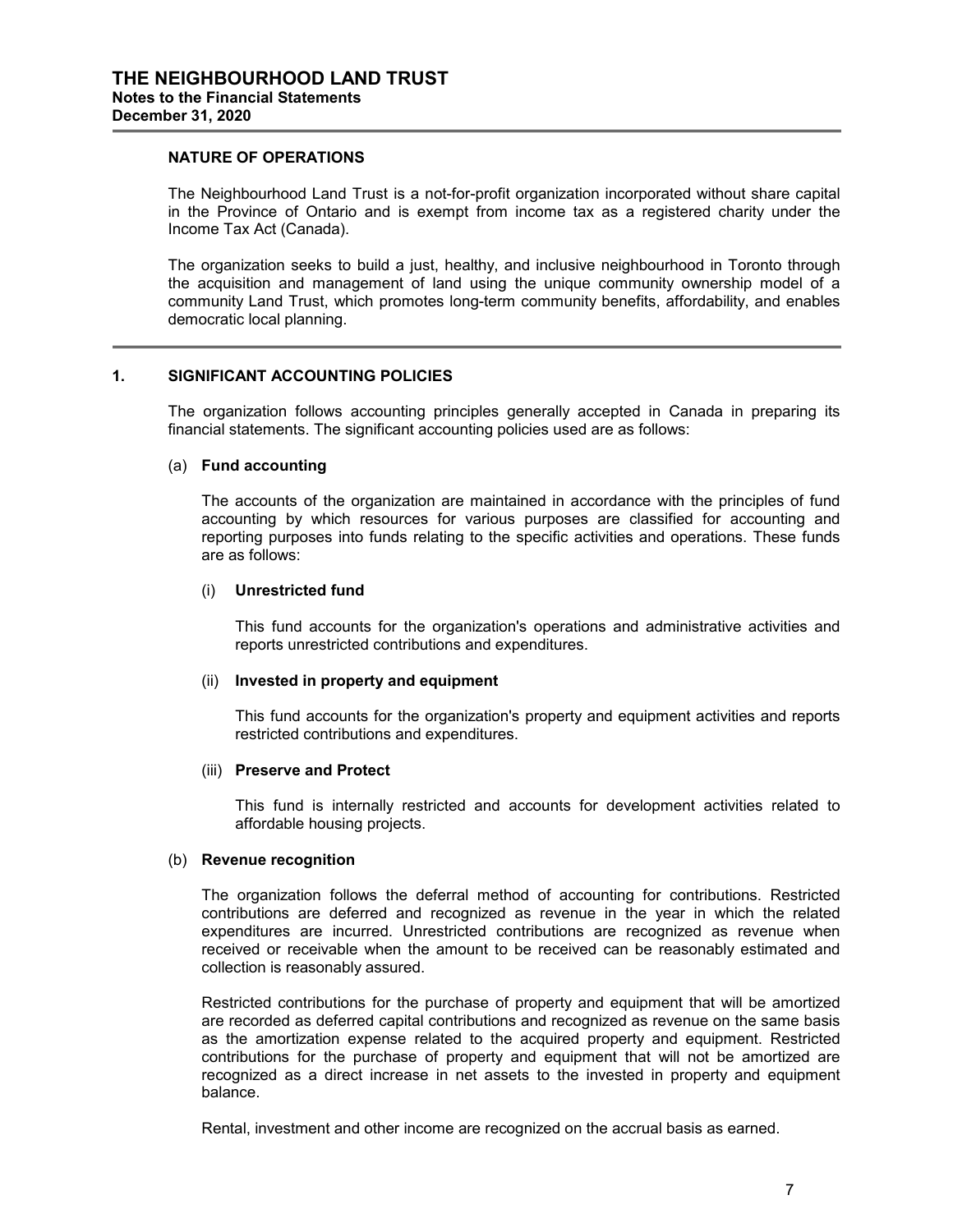#### **1. SIGNIFICANT ACCOUNTING POLICIES, continued**

#### (c) **Property and equipment**

Property and equipment are accounted for at cost and amortized over their estimated useful life using the following methods and rates or duration.

Building 50 years Straight-line Furniture and fixtures 20% Declining balance

#### (d) **Impairment of long-lived assets**

Property and equipment subject to amortization are tested for recoverability whenever events or changes in circumstances indicate that their carrying amount may not be recoverable. An impairment loss is recognized when their carrying amount exceeds the sum of the undiscounted cash flows resulting from their use and eventual disposition. The impairment loss is measured as the amount by which the carrying amount of the asset exceeds its fair value.

#### (e) **Contributed materials and services**

The organization would not be able to carry out its activities without the services of the many volunteers who donate a considerable number of hours. Due to difficulty of compiling these hours, contributed services are not recognized in the financial statements. The fair market value of donated property and equipment is recognized as donation revenue in the year the property and equipment are donated, if the fair market value can be reasonably estimated.

#### (f) **Financial instruments**

#### (i) **Measurement of financial instruments**

The organization initially measures its financial assets and liabilities at fair value.

The organization subsequently measures all its financial assets and financial liabilities at amortized cost, except for investments in equity instruments that are quoted in an active market, which are measured at fair value. Changes in fair value are recognized in excess of revenues over expenditures in the period incurred.

Financial assets measured at amortized cost include cash, accounts receivable and HST rebate receivable.

Financial liabilities measured at amortized cost include accounts payable and accrued liabilities, government remittances payable, mortgage payable and loan payable.

The organization has not designated any financial asset or financial liability to be measured at fair value.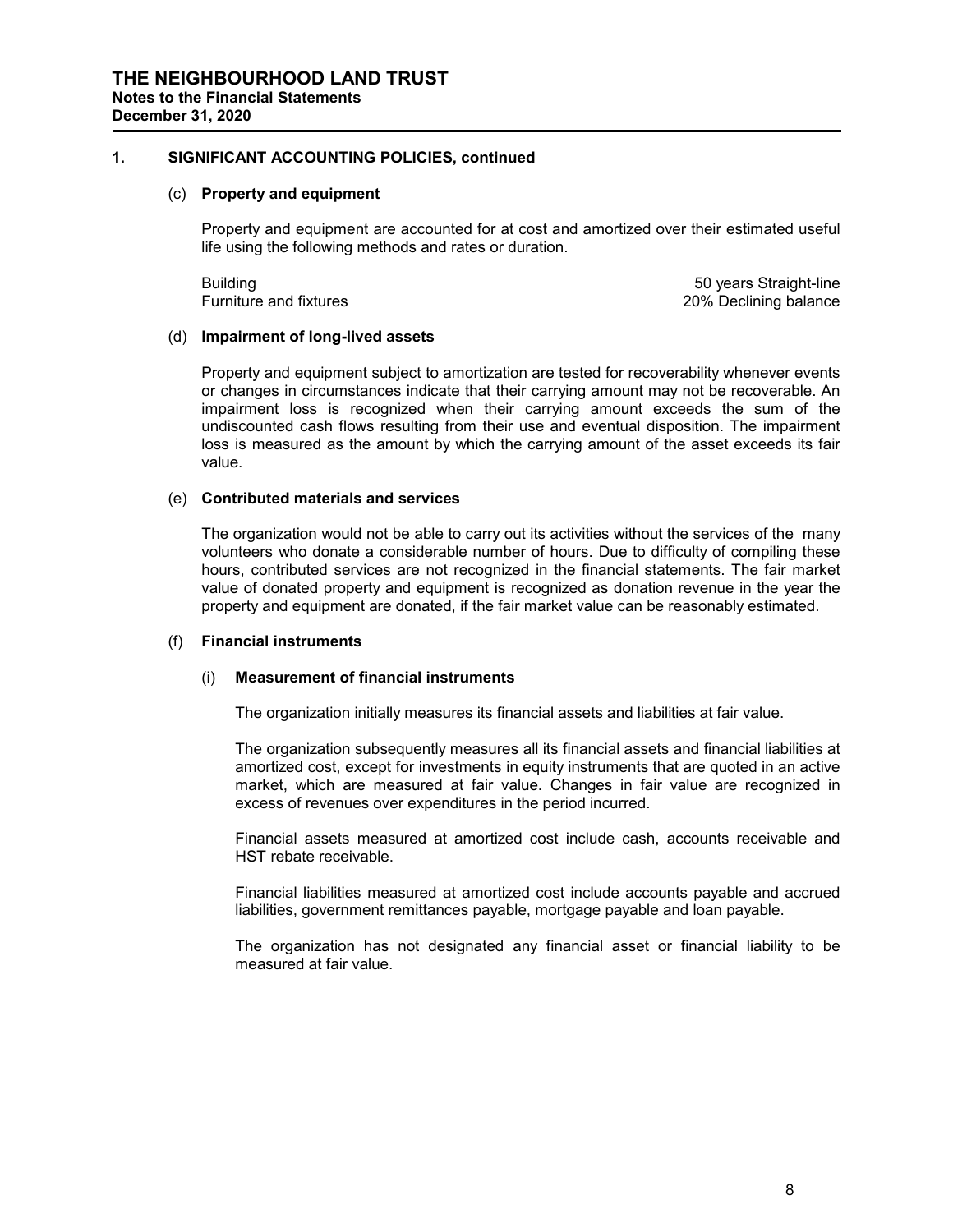#### **1. SIGNIFICANT ACCOUNTING POLICIES, continued**

#### (f) **Financial instruments, continued**

#### (ii) **Impairment**

For financial assets measured at cost or amortized cost, the organization determines whether there are indications of possible impairment. When there is an indication of impairment, and the organization determines that a significant adverse change has occurred during the period in the expected timing or amount of future cash flows, a write-down is recognized in excess of revenues over expenditures. A previously recognized impairment loss may be reversed to the extent of the improvement. The carrying amount of the financial asset may not be greater than the amount that would have been reported at the date of the reversal had the impairment not been recognized previously. The amount of the reversal is recognized in excess of revenues over expenditures.

### (g) **Use of estimates**

The preparation of financial statements requires management to make estimates and assumptions that affect the reported amount of assets and liabilities and the reported amounts of revenues and expenditures for the period covered. The main estimates relate to the impairment of financial assets and useful life of property and equipment.

## **2. ACCOUNTS RECEIVABLE**

|                                               | 2020         |   | 2019    |
|-----------------------------------------------|--------------|---|---------|
| Government of Canada                          | 56.880       | S | 61,143  |
| Parkdale Activity-Recreation Centre (Toronto) | 29,744       |   | 7,572   |
| Other                                         | 4,432        |   | 15,853  |
| The Murtaugh Fund                             |              |   | 100,000 |
|                                               |              |   |         |
|                                               | \$<br>91.056 | S | 184.568 |

## **3. PROPERTY AND EQUIPMENT**

|                                                                                              |                                                 |                                    | 2020                                            | 2019                                   |
|----------------------------------------------------------------------------------------------|-------------------------------------------------|------------------------------------|-------------------------------------------------|----------------------------------------|
|                                                                                              | Cost                                            | <b>Accumulated</b><br>amortization | <b>Net</b>                                      | <b>Net</b>                             |
| Land - 87 Milky Way<br>Land - 26 Maynard Avenue<br><b>Building</b><br>Furniture and fixtures | \$<br>84,712<br>1,234,692<br>1,780,338<br>6,205 | \$<br>51,366<br>620                | \$<br>84.712<br>1,234,692<br>1,728,972<br>5,585 | \$<br>84,712<br>1,234,692<br>1,661,348 |
|                                                                                              | \$3,105,947                                     | \$<br>51,986                       | \$3,053,961                                     | \$2,980,752                            |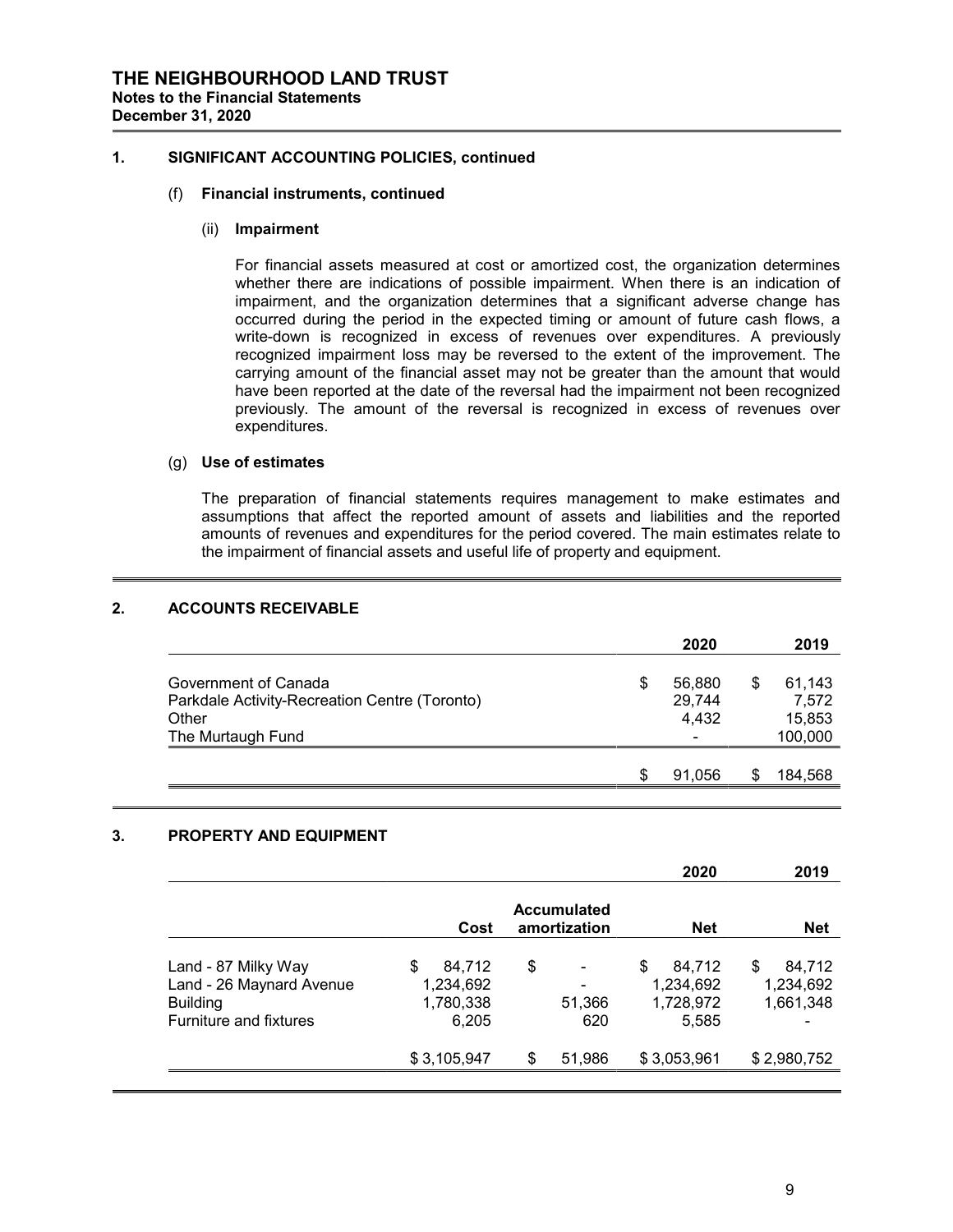## **4. LOAN PAYABLE**

The organization entered into a funding agreement with the City of Toronto to acquire and operate an affordable housing project located at 26 Maynard Avenue in 2019. Under the agreement, the organization received a grant in the amount of \$2,101,426 by way of a forgivable loan to be used for the purchase and renovation of the property which must be used to provide housing at belowmarket rents for a period of 99 years.

The loan is secured by the property and will be forgiven by one per cent on each anniversary date of the advance made to the organization. In the event of a default, the outstanding balance of the loan is repayable to the City of Toronto.

|                  | 2020        | 2019        |
|------------------|-------------|-------------|
| Forgivable loan  | \$2,101,426 | \$2,101,426 |
| Forgiven balance | (21, 014)   | -           |
|                  | \$2,080,412 | \$2,101,426 |

#### **5. MORTGAGE PAYABLE**

|                                                                                                                                                                                                                                                                     |    | 2020    | 2019          |
|---------------------------------------------------------------------------------------------------------------------------------------------------------------------------------------------------------------------------------------------------------------------|----|---------|---------------|
| The mortgage payable matures on May 12, 2030 and bears<br>interest at a rate of 2.86% per annum, repayable in blended<br>monthly payments of \$3,853. The mortgage is secured by the<br>property located at 26 Maynard Avenue and a general<br>assignment of rents. | \$ | 920,741 | \$<br>937,822 |
| Less current portion                                                                                                                                                                                                                                                |    | 20,166  | 937,822       |
| Due beyond one year                                                                                                                                                                                                                                                 | S  | 900,575 | \$            |
| Estimated principal repayments are as follows:                                                                                                                                                                                                                      |    |         |               |
| 2021                                                                                                                                                                                                                                                                | \$ | 20,166  |               |
| 2022                                                                                                                                                                                                                                                                |    | 20,750  |               |
| 2023                                                                                                                                                                                                                                                                |    | 21,351  |               |
| 2024                                                                                                                                                                                                                                                                |    | 21,970  |               |
| 2025                                                                                                                                                                                                                                                                |    | 22,607  |               |
| Subsequent years                                                                                                                                                                                                                                                    |    | 813,897 |               |
|                                                                                                                                                                                                                                                                     | S  | 920,741 |               |
|                                                                                                                                                                                                                                                                     |    |         |               |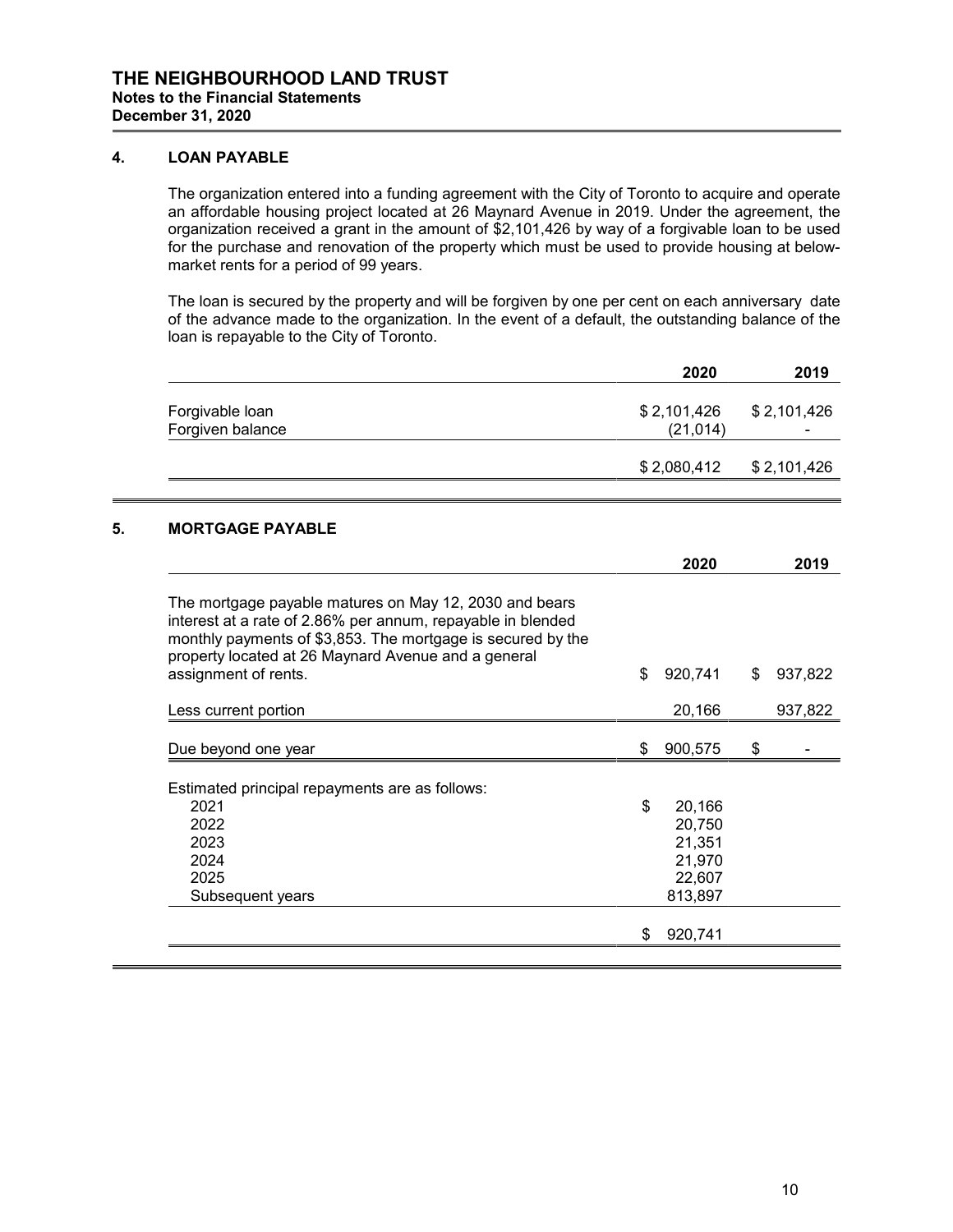#### **6. CONTRACTUAL OBLIGATIONS**

During fiscal 2019, the organization entered into an agreement to lease 26 Maynard Avenue to Parkdale Activity-Recreation Centre (Toronto) to operate an affordable housing project consistent with the requirements of the funding agreement described in Note 4. The term of the lease is forty-nine years, ending on May 1, 2068. The agreement stipulates the following among other terms:

- (a) The organization will receive a minimum annual rent of \$58,000, receivable in equal monthly installments.
- (b) The organization, in addition to minimum rent, will receive an annual percentage rent as determined in accordance with the provisions of the agreement.
- (c) The organization will establish a capital reserve fund for major replacement and repairs and will receive an annual capital reserve contribution from the tenant that is equal to the greater of 4% of rental revenue and the amount determined in accordance with the provisions of the agreement.

#### **7. INTER-FUND TRANSFERS**

During the current year \$125,495 was transferred from the unrestricted fund to the invested in property and equipment fund. \$17,081 was required for principal repayment on the mortgage payable and \$108,414 for property and equipment renovations and acquisition.

In addition during the current year \$100,000 was transferred from unrestricted fund to preserve and protect fund.

### **8. SUBSEQUENT EVENT**

Subsequent to the year end, the organization acquired a property located at 22 Maynard Avenue for a purchase price of \$7,550,000. The acquisition is financed by loans. The property has 36 units and will be operated as an affordable housing project.

### **9. UNCERTAINTY DUE TO COVID-19**

Many businesses and organizations across Canada have been negatively affected by the COVID-19 pandemic and the resulting downturn in the overall economy. The impact on the organization's operations and financial reporting are uncertain and cannot be determined at this time.